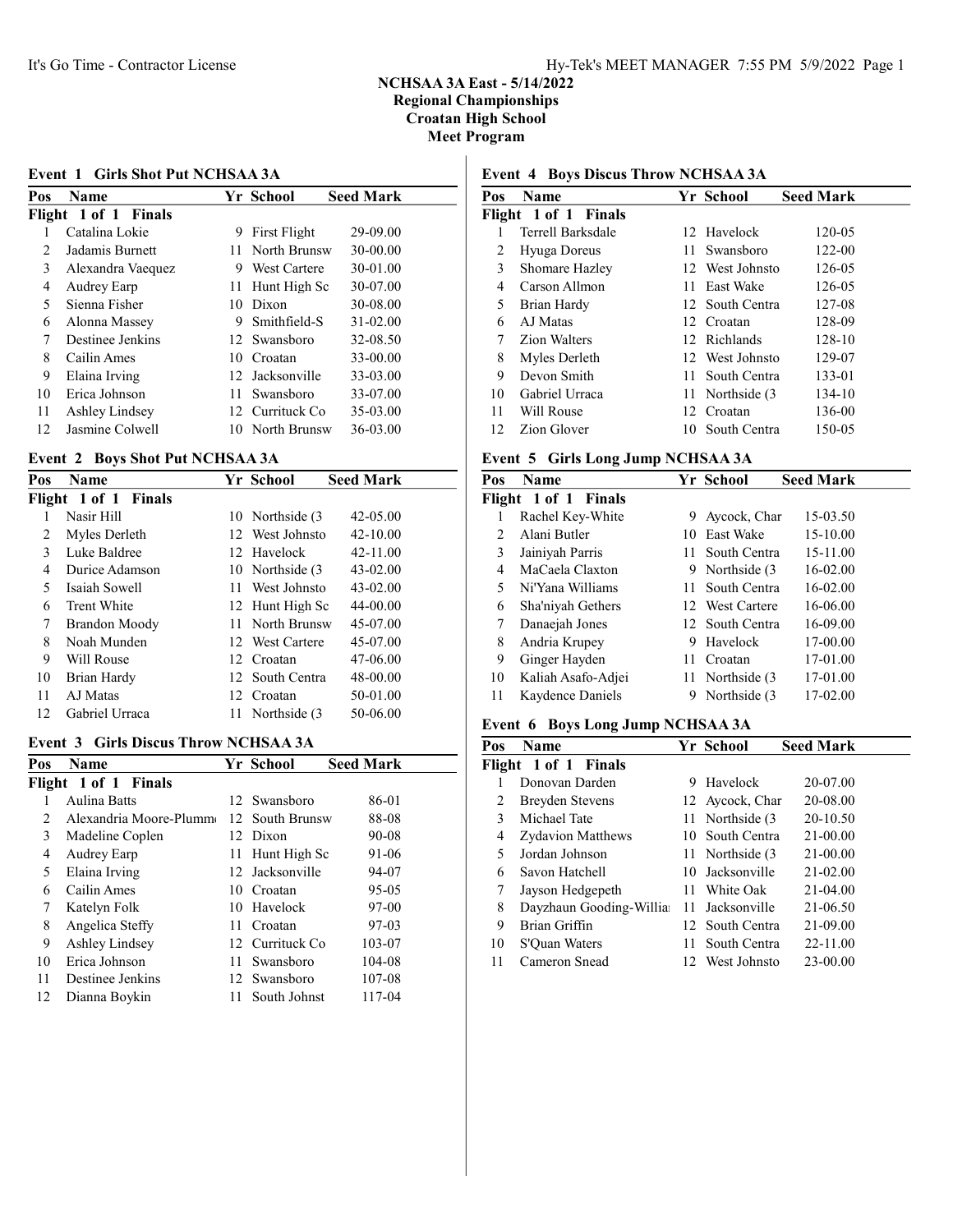## NCHSAA 3A East - 5/14/2022 Regional Championships

Croatan High School

Meet Program

## Event 7 Girls Triple Jump NCHSAA 3A

| Pos | Name                 |    | Yr School           | <b>Seed Mark</b> |
|-----|----------------------|----|---------------------|------------------|
|     | Flight 1 of 1 Finals |    |                     |                  |
|     | Destiny Cox          |    | 12 Fike High Sc     | 31-01.25         |
| 2   | Lauryn Gholston      | 8  | Jacksonville        | 31-07.00         |
| 3   | <b>Faith Harris</b>  | 10 | Rose, J.H.          | $31 - 10.00$     |
| 4   | Jayden Lupton        |    | 12 West Cartere     | 32-00.00         |
| 5   | Ayana Fox            | 10 | East Wake           | 32-01.00         |
| 6   | Kaya Anderson        | 11 | Currituck Co.       | 32-02.00         |
| 7   | Ebony Reid           |    | 12 West Johnsto     | 32-06.00         |
| 8   | Braden Kell          | 11 | South Centra        | 32-06.00         |
| 9   | MaryBeth Garrison    | 9  | <b>West Cartere</b> | 33-11.00         |
| 10  | Danaejah Jones       |    | 12 South Centra     | 34-10.00         |
| 11  | Jainiyah Parris      | 11 | South Centra        | 34-10.00         |
| 12  | Ginger Hayden        | 11 | Croatan             | 35-09.00         |

# Event 8 Boys Triple Jump NCHSAA 3A

| Pos | <b>Name</b>              |    | Yr School       | <b>Seed Mark</b> |
|-----|--------------------------|----|-----------------|------------------|
|     | Flight 1 of 1 Finals     |    |                 |                  |
| 1   | Isaiah Godley            | 9  | South Centra    | 39-08.00         |
| 2   | Jaheim Waller            | 9  | Havelock        | 39-10.00         |
| 3   | Patrick Scarborough      |    | 12 White Oak    | $40 - 02.00$     |
| 4   | Andrew Cash              | 11 | White Oak       | 40-02.00         |
| 5   | Amir Sanders             |    | 12 White Oak    | $40 - 02.00$     |
| 6   | Ben Sherman              |    | 10 Swansboro    | $40-10.00$       |
| 7   | Javonte Vereen           |    | 12 Havelock     | $41 - 05.50$     |
| 8   | <b>Zydavion Matthews</b> |    | 10 South Centra | 41-07.00         |
| 9   | Javai O'Briant           |    | 12 East Wake    | 41-08.50         |
| 10  | Dayzhaun Gooding-Willia  | 11 | Jacksonville    | 41-09.00         |
| 11  | Brian Griffin            |    | 12 South Centra | 44-00.00         |
| 12  | Cameron Snead            |    | 12 West Johnsto | 44-06.50         |

#### Event 9 Girls High Jump NCHSAA 3A

| Name                 |                      |                     | <b>Seed Mark</b>                                     |
|----------------------|----------------------|---------------------|------------------------------------------------------|
|                      |                      |                     |                                                      |
| Iyana Coats          | 9                    | <b>East Wake</b>    | $5 - 00.00$                                          |
| Ti Asia Taylor       | 10                   | Hunt High Sc        | 5-00.00                                              |
| Jayden Lupton        |                      |                     | 5-00.00                                              |
| MaCaela Claxton      | 9.                   |                     | 5-00.00                                              |
| <b>Brooke Moore</b>  |                      | <b>South Brunsw</b> | 5-00.00                                              |
| Gabriella Miller     | 11                   | - Currituck Co      | 5-00.00                                              |
| Lydia Sillies        | 11.                  | <b>First Flight</b> | 5-02.00                                              |
| McKenna Panos        | 10                   | Swansboro           | 5-02.00                                              |
| Simone Brown         | 11                   | <b>East Wake</b>    | 5-02.00                                              |
| Lisa Ferguson        | 10                   | Swansboro           | $5-04.00$                                            |
| <b>Tyler Collins</b> | 10                   | <b>West Cartere</b> | 5-06.00                                              |
|                      | Flight 1 of 1 Finals |                     | Yr School<br>12 West Cartere<br>Northside (3)<br>12. |

# Event 10 Boys High Jump NCHSAA 3A

| Pos | <b>Name</b>           |   | Yr School        | <b>Seed Mark</b> |
|-----|-----------------------|---|------------------|------------------|
|     | Flight 1 of 1 Finals  |   |                  |                  |
|     | Ben Sherman           |   | 10 Swansboro     | $6 - 00.00$      |
| 2   | Jaheim Waller         | 9 | Havelock         | $6 - 00.00$      |
| 3   | Nick Jones-Greene     |   | 12 South Centra  | $6 - 00.00$      |
| 4   | Demari Daniels        |   | 12 Fike High Sc  | $6-00.00$        |
| 5   | Cameron Snead         |   | 12 West Johnsto  | $6-02.00$        |
| 6   | Shyheem Taylor-Austin |   | 12 Havelock      | $6 - 02.00$      |
| 7   | Melachi Keys          |   | 10 Rose, J.H.    | $6-02.00$        |
| 8   | Jamori Perry          |   | 12 East Wake     | $6 - 02.00$      |
| 9   | <b>Ernest Harris</b>  |   | 12 Currituck Co. | $6-04.00$        |
| 10  | Jeremiah Williams     |   | 12 Hunt High Sc  | $6-04.00$        |

# Event 11 Girls Pole Vault NCHSAA 3A

| Pos | <b>Name</b>          |     | Yr School           | <b>Seed Mark</b> |
|-----|----------------------|-----|---------------------|------------------|
|     | Flight 1 of 1 Finals |     |                     |                  |
|     | Ava West             |     | 10 Fike High Sc     | 5-06.00          |
| 2   | Kayah Connell        | 9   | Croatan             | $6 - 00.00$      |
| 3   | Mesha Strickland     |     | 11 Fike High Sc     | $6 - 06.00$      |
| 4   | Lilly-Anne Higgins   | 9   | White Oak           | $7 - 00.00$      |
| 5   | <b>Riley Nestor</b>  |     | 11 Fike High Sc     | $7 - 00.00$      |
| 6   | Kaelyn Mangrum       | 11. | <b>West Cartere</b> | $7 - 00.00$      |
| 7   | Daphne Vickers       | 10  | Croatan             | 7-06.00          |
| 8   | Anna Johnson         | 9   | <b>West Cartere</b> | 8-00.00          |
| 9   | Jadyn Melby          | 10  | Croatan             | $9 - 00.00$      |
| 10  | McKenna Panos        |     | 10 Swansboro        | 10-00.00         |
| 11  | Alyssa Cooley        |     | 12 West Cartere     | 10-06.00         |

# Event 12 Boys Pole Vault NCHSAA 3A

| Pos | <b>Name</b>          |     | Yr School           | <b>Seed Mark</b> |
|-----|----------------------|-----|---------------------|------------------|
|     | Flight 1 of 1 Finals |     |                     |                  |
|     | Mathew Kellner       | 9   | White Oak           | 8-00.00          |
| 2   | Coleton Ellington    |     | 10 Fike High Sc     | $9 - 00.00$      |
| 3   | Lukas Lewis          | 9   | <b>West Cartere</b> | $9 - 06.00$      |
| 4   | Andrew Cash          |     | 11 White Oak        | 10-00.00         |
| 5   | Lucas Bush           | 9   | Swansboro           | 10-06.00         |
| 6   | Francisco Santiago   |     | 12 Swansboro        | 10-06.00         |
| 7   | Jeremy Hinton        |     | 11 Fike High Sc     | 11-00.00         |
| 8   | Colton Ellis         | 11. | <b>West Cartere</b> | 11-06.00         |
| 9   | Ben Futral           |     | 12 Croatan          | 12-00.00         |
| 10  | Jack Daffron         |     | 12 Croatan          | 12-06.00         |
| 11  | Zach Pruett          |     | 12 Croatan          | 13-03.00         |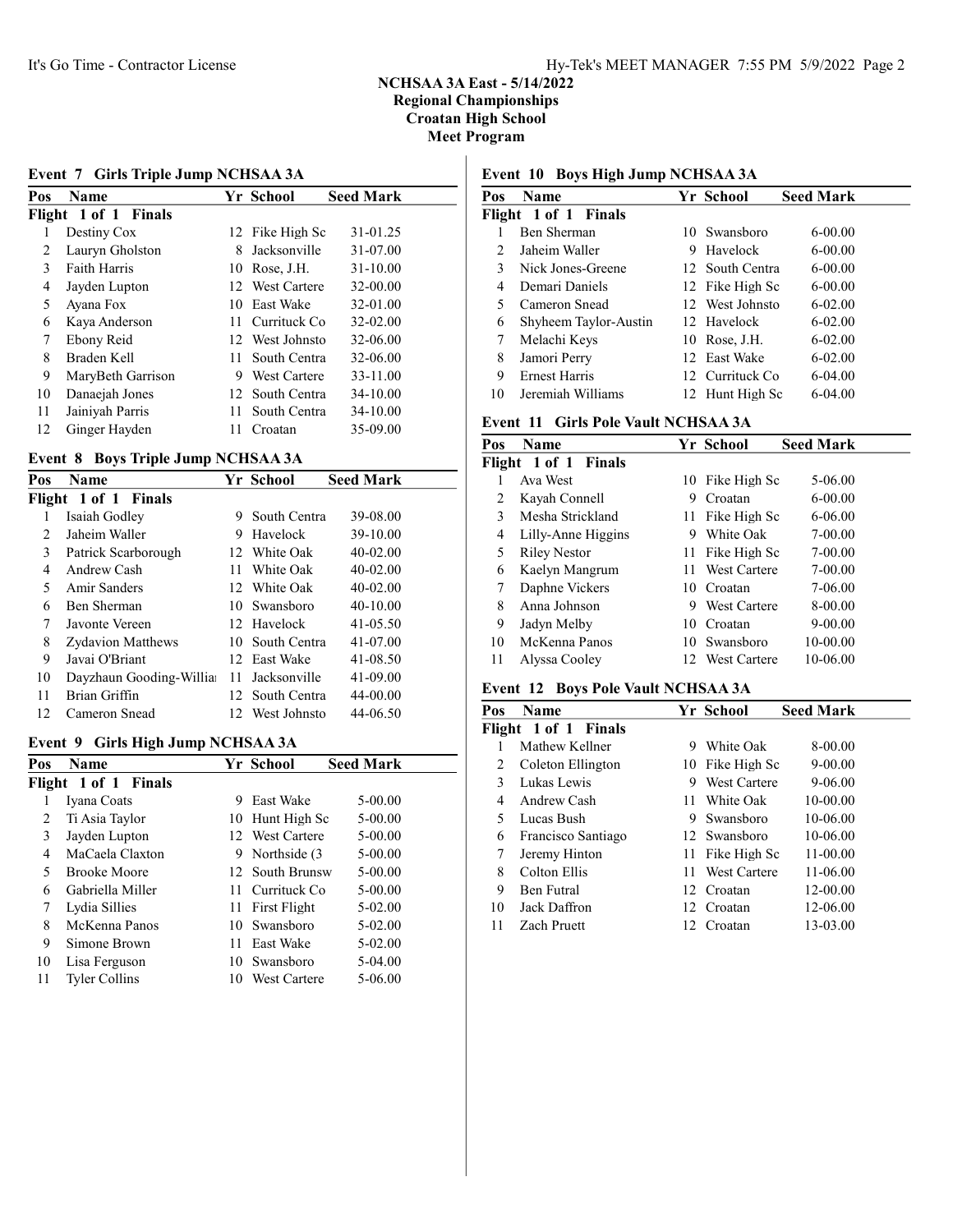# Event 13 Girls 4x800 Meter Relay NCHSAA 3A

|                | Lane Team               | <b>Relay</b> | <b>Seed Time</b>       |
|----------------|-------------------------|--------------|------------------------|
| <b>Section</b> | 1 of 2 Finals           |              |                        |
| 1              | Jacksonville            | А            | 11:08.00               |
|                | 1) Alicia Renelique 9   |              | 2) Cydney Lowe 12      |
|                | 3) Jakeena Lumpkin 8    |              | 4) Madison Hilliard 12 |
| 2              | Rose, J.H.              | A            | 11:25.81               |
|                | 1) Saline Kulas 10      |              | 2) Clara Foltz 10      |
|                | 3) Maisy Woodmansee 10  |              | 4) Abigail McPhail 10  |
| 3              | Havelock                | A            | 11:53.84               |
|                | 1) Julia Phelan 10      |              | 2) Kayla Brashear 10   |
|                | 3) Isabella Campbell 9  |              | 4) Kaitlynn Howell 10  |
| 4              | East Wake               | A            | 11:59.58               |
|                | 1) Jala King 12         |              | 2) Cindy Lopez 9       |
|                | 3) Nia-Marie Romain 10  |              | 4) Devyn Soles 9       |
| 5              | Aycock, Char            | A            | 12:22.87               |
|                | 1) Savannah Odom 9      |              | 2) Alyssa Howell 10    |
|                | 3) Serena Casarez 9     |              | 4) Dylan Jinks 9       |
| 6              | North Brunsw            | A            | 12:46.99               |
|                | 1) Germani Patterson 11 |              | 2) Za'Kiya Toomer 12   |
|                | 3) Lillie Harding 11    |              | 4) Allyah Sanders 9    |
|                | Section 2 of 2 Finals   |              |                        |
| 1              | Croatan                 | A            | 10:32.82               |
|                | 1) Kayla Hunt 9         |              | 2) Janelle Ketner 11   |
|                | 3) Alyssia Trigleth 11  |              | 4) Ayla Zales 10       |
| 2              | Currituck Co            | A            | 10:40.36               |
|                | 1) Kylee Dinterman 9    |              | 2) Ashley Reinke 12    |
|                | 3) Emma Barefield 9     |              | 4) Jasmine Gorney 12   |
| 3              | White Oak               | A            | 10:41.82               |
|                | 1) Skylar Stack 10      |              | 2) Camila Madrid 12    |
|                | 3) Kristina Coons 12    |              | 4) Olivia Pokora 11    |
| 4              | <b>First Flight</b>     | A            | 10:42.27               |
|                | 1) Alexa Hallac 9       |              | 2) Claire Meads 9      |
|                | 3) Nellie Hall 9        |              | 4) Maggie McNinch 12   |
| 5              | South Centra            | A            | 10:44.02               |
|                | 1) Madison Quinn 12     |              | 2) Emily Grubbs 12     |
|                | 3) Ni'Yana Williams 11  |              | 4) Natalie Baldwin 12  |
| 6              | West Cartere            | Α            | 10:46.00               |
|                | 1) Ryan Germain 10      |              | 2) Riley Preston 11    |
|                | 3) Sara Windsor 12      |              | 4) Courtney Tyndall 12 |
|                |                         |              |                        |

# Event 14 Boys 4x800 Meter Relay NCHSAA 3A

|                | Lane Team                  | <b>Relay</b> | <b>Seed Time</b>       |
|----------------|----------------------------|--------------|------------------------|
| <b>Section</b> | 1 of 2<br><b>Finals</b>    |              |                        |
| 1              | Swansboro                  | А            | 9:01.85                |
|                | 1) Cesar Brawner 11        |              | 2) Liam Staten 10      |
|                | 3) Alan Szczesniewski 12   |              | 4) Tristen Alvis 12    |
| $\overline{2}$ | North Brunsw               | A            | 9:02.07                |
|                | 1) Avery Brigman 11        |              | 2) Nu'Juan Wagner 12   |
|                | 3) Jacob Harms 10          |              | 4) Anderson Metty 10   |
| 3              | West Brunswi               | A            | 9:06.03                |
|                | 1) Gunner Blake 11         |              | 2) Ethan Cameron 11    |
|                | 3) Juan Casillas 9         |              | 4) Truman Helm 12      |
| 4              | Aycock, Char               | А            | 9:14.80                |
|                | 1) Matthew Stoudt 12       |              | 2) Aidan Barrett 12    |
|                | 3) Breyden Stevens 12      |              | 4) Stephen Balli 12    |
| 5              | Havelock                   | A            | 9:20.35                |
|                | 1) Thomas French 11        |              | 2) Will Ferry 12       |
|                | 3) Luke Reiff 10           |              | 4) Tyler Thomas 11     |
| 6              | Richlands                  | A            | 9:33.00                |
|                | 1) Lok Blizzard 10         |              | 2) Hunter Bruyere 9    |
|                | 3) Lenny Halfter-Hunter 10 |              | 4) Luke Rials 9        |
| Section        | 2 of 2 Finals              |              |                        |
| 1              | South Centra               | A            | 8:01.71                |
|                | 1) Matthew Riggs 12        |              | 2) Cooper Kleckner 12  |
|                | 3) Elliott Kleckner 12     |              | 4) Mario Delgado 12    |
| $\overline{2}$ | Croatan                    | A            | 8:17.53                |
|                | 1) Sean Manning 12         |              | 2) Luke Nicolajsen 10  |
|                | 3) Matthew Quispe 10       |              | 4) James Wallace 11    |
| 3              | Currituck Co               | A            | 8:24.59                |
|                | 1) Bryson Green 12         |              | 2) Camden Lenz 9       |
|                | 3) Gavin Jessup 11         |              | 4) Riley Lenz 12       |
| 4              | White Oak                  | A            | 8:48.00                |
|                | 1) Mark Pinnock 11         |              | 2) Jacob Mueller 11    |
|                | 3) Ian Solono 10           |              | 4) Jalen Silapeth 12   |
| 5              | First Flight               | A            | 8:53.90                |
|                | 1) Aiden Pipken 12         |              | 2) Judah Lacroix 10    |
|                | 3) James Dudek 10          |              | 4) Devon Coughlin 12   |
| 6              | West Johnsto               | A            | 9:01.54                |
|                | 1) Josh Hendren 12         |              | 2) Landon Faircloth 11 |
|                | 3) Booth Hamrick 12        |              | 4) Lance Surles 11     |

## Event 15 Girls 100 Meter Hurdles NCHSAA 3A

| <b>Lane Name</b>           | Yr School       | <b>Seed Time</b> |
|----------------------------|-----------------|------------------|
| <b>Heat 1 of 2 Prelims</b> |                 |                  |
| Kaeli Brown                | 9 Northside (3) | 17.57            |
| Macahia Bryant             | 11 South Centra | 16.92            |
| MaCaela Claxton            | 9 Northside (3) | 16.41            |
| Saoirse Runne              | 9 Havelock      | 16.50            |
| Jy'Asha Cousins            | 9 Southern Way  | 17.04            |
| Mackenzie Bunch            | 11 White Oak    | 17.77            |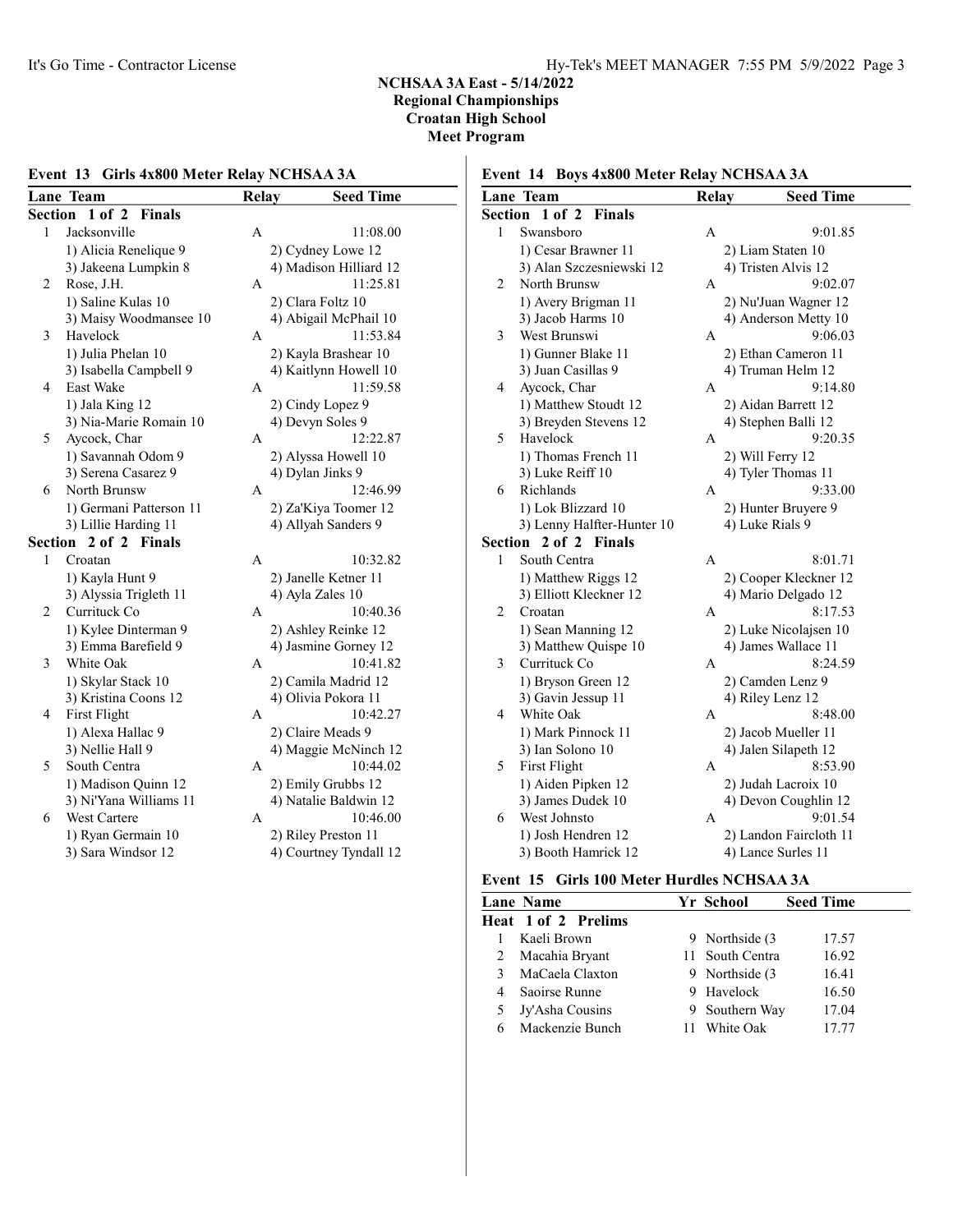#### Heat 2 of 2 Prelims...(Event 15 Girls 100 Meter Hurdles NCl | Heat 2 of 2 Prelims

| 1 Tessa McFarland    | 10 Croatan      | 17.34 |
|----------------------|-----------------|-------|
| 2 La'Shauntia Thomas | 11 Rose, J.H.   | 16.77 |
| 3 Kelli Ward         | 9 Smithfield-S  | 15.44 |
| 4 Lisa Ferguson      | 10 Swansboro    | 16.52 |
| 5 Paige Merrell      | 11 Croatan      | 17.28 |
| 6 Penelope Flynn     | 12 West Johnsto | 18.22 |

## Event 16 Boys 110 Meter Hurdles NCHSAA 3A

|                | <b>Lane Name</b>    |     | Yr School       | <b>Seed Time</b> |
|----------------|---------------------|-----|-----------------|------------------|
|                | Heat 1 of 2 Prelims |     |                 |                  |
| 1              | Cooper Stephens     | 9   | Croatan         | 16.85            |
| $\mathfrak{D}$ | Kevin Brown         |     | 12 Southern Way | 16.44            |
| 3              | Austin Sawkiw       | 11. | Aycock, Char    | 16.04            |
| 4              | Donovan Darden      | 9   | Havelock        | 16.04            |
| 5              | Travon Brown        |     | 12 South Centra | 16.49            |
| 6              | Eric Newman         |     | 12 Currituck Co | 16.96            |
|                | Heat 2 of 2 Prelims |     |                 |                  |
| 1              | Jakir Powell        |     | 10 East Wake    | 16.74            |
| 2              | Kenny Lombreglia    |     | 12 Croatan      | 16.38            |
| 3              | Zavion Hutchinson   |     | 10 South Centra | 15.89            |
| 4              | Jared England       | 11  | Swansboro       | 16.34            |
| 5              | Nathaniel Larrieu   | 11  | White Oak       | 16.58            |
| 6              | Khamani Barnes      |     | 10 Fike High Sc | 17.01            |

# Event 17 Girls 100 Meter Dash NCHSAA 3A

|   | Lane Name           |   | Yr School        | <b>Seed Time</b> |
|---|---------------------|---|------------------|------------------|
|   | Heat 1 of 2 Prelims |   |                  |                  |
| 1 | Kaya Andersen       |   | 11 Currituck Co. | 12.80            |
| 2 | Danaejah Jones      |   | 12 South Centra  | 12.28            |
| 3 | Melanne Sutton      |   | 11 Rose, J.H.    | 11.96            |
| 4 | Shaliah Jones       |   | 10 South Centra  | 12.07            |
| 5 | Sha'niyah Gethers   |   | 12 West Cartere  | 12.34            |
| 6 | Kristen Frazier     | 9 | Hunt High Sc     | 12.80            |
|   | Heat 2 of 2 Prelims |   |                  |                  |
| 1 | Breanna Woods       |   | 12 Rose, J.H.    | 12.63            |
| 2 | Tynasia Emory       |   | 9 Fike High Sc   | 12.20            |
| 3 | Taniyah Glaspie     |   | 11 Southern Way  | 11.94            |
| 4 | Kaydence Daniels    |   | 9 Northside (3)  | 12.16            |
| 5 | Jayla Morgan        | 9 | Havelock         | 12.44            |
| 6 | Tamiya Oates        |   | 12 North Brunsw  | 12.83            |
|   |                     |   |                  |                  |

## Event 18 Boys 100 Meter Dash NCHSAA 3A

| <b>Lane Name</b>           | Yr School       | <b>Seed Time</b> |
|----------------------------|-----------------|------------------|
| <b>Heat 1 of 2 Prelims</b> |                 |                  |
| Lamar Teel                 | 10 West Cartere | 11.08            |
| Durell Jenkins             | 12 Jacksonville | 10.98            |
| Jaqharis Brown             | 11 Rose, J.H.   | 10.80            |
| S'Ouan Waters              | 11 South Centra | 10.84            |
| Savon Hatchell             | 10 Jacksonville | 11.04            |
| Chris Spell                | 10 South Centra | 11.11            |

|   | Isaiah Dawson | 10 Smithfield-S | 11.06 |
|---|---------------|-----------------|-------|
|   | Mekhi MACK    | 11 Richlands    | 10.94 |
| 3 | Daniel Dawson | 12 Smithfield-S | 10.72 |
|   | Nazir Nixon   | 11 Rose, J.H.   | 10.84 |
|   | Jason Moore   | 11 Havelock     | 11.04 |
|   | Alijah Brooks | 12 West Johnsto | 11.12 |

## Event 19 Girls 4x200 Meter Relay NCHSAA 3A

|                | Lane Team                | ີປ<br><b>Relay</b> | <b>Seed Time</b>         |
|----------------|--------------------------|--------------------|--------------------------|
| Section        | 1 of 2<br>Finals         |                    |                          |
|                |                          |                    |                          |
| $\mathbf{1}$   | Hunt High Sc             | Α                  | 1:53.47                  |
|                | 1) Nevaeh Best 11        |                    | 2) Keyaira Sutton 12     |
|                | 3) Ti Asia Taylor 10     |                    | 4) Kristen Frazier 9     |
| $\overline{2}$ | Croatan                  | А                  | 1:52.80                  |
|                | 1) Logan Besemer 10      |                    | 2) Olivia Fails 10       |
|                | 3) Janelle Ketner 11     |                    | 4) Kaelyn Parmlet 11     |
| 3              | North Brunsw             | А                  | 1:49.24                  |
|                | 1) Macie Inman 10        |                    | 2) Ayanna Myers 9        |
|                | 3) Tamiya Oates 12       |                    | 4) Chelsea Echols 12     |
| 4              | White Oak                | A                  | 1:51.07                  |
|                | 1) Jazaria Nixon 9       |                    | 2) Taleyah Palmer 10     |
|                | 3) Camila Madrid 12      |                    | 4) Christina Blanc 10    |
| 5              | Aycock, Char             | A                  | 1:53.00                  |
|                | 1) Alisia Baskerville 11 |                    | 2) Ahtziri Schwartz 10   |
|                | 3) Aaliyah Moses 11      |                    | 4) Rachel Key-White 9    |
| 6              | Fike High Sc             | А                  | 1:53.57                  |
|                | 1) Jewel Brewington 9    |                    | 2) Destiny Cox 12        |
|                | 3) Jalia Daniels 10      |                    | 4) Tynasia Emory 9       |
| Section        | 2 of 2 Finals            |                    |                          |
| 1              | Southern Way             | A                  | 1:48.52                  |
|                | 1) Elaina Lane 11        |                    | 2) Angel Harmon 9        |
|                | 3) Kyren Strong 9        |                    | 4) Taniyah Glaspie 11    |
| $\overline{c}$ | South Centra             | A                  | 1:47.93                  |
|                | 1) Akima Hukins 10       |                    | 2) Kya Walker 9          |
|                | 3) Kiarrah Williams 11   |                    | 4) Kayla Smith 12        |
| 3              | Rose, J.H.               | А                  | 1:45.52                  |
|                | 1) Breanna Woods 12      |                    | 2) M'Shya Green 11       |
|                | 3) Camya Whitfield 10    |                    | 4) Melanne Sutton 11     |
| 4              | West Cartere             | A                  | 1:46.50                  |
|                | 1) Grace Guilford 11     |                    | 2) Kenley Ballou 10      |
|                | 3) Courtney Tyndall 12   |                    | 4) Sha'niyah Gethers 12  |
| 5              | Northside (3             | A                  | 1:48.30                  |
|                | 1) Janiah Boyd 9         |                    | 2) Makayla Orozco 11     |
|                | 3) Julissa Stewart 11    |                    | 4) Kaliah Asafo-Adjei 11 |
| 6              | East Wake                | Α                  | 1:48.69                  |
|                | 1) Ayana Fox 10          |                    | 2) Simone Brown 11       |
|                | 3) Sahjni Braxton 9      |                    | 4) Treazure Watson 12    |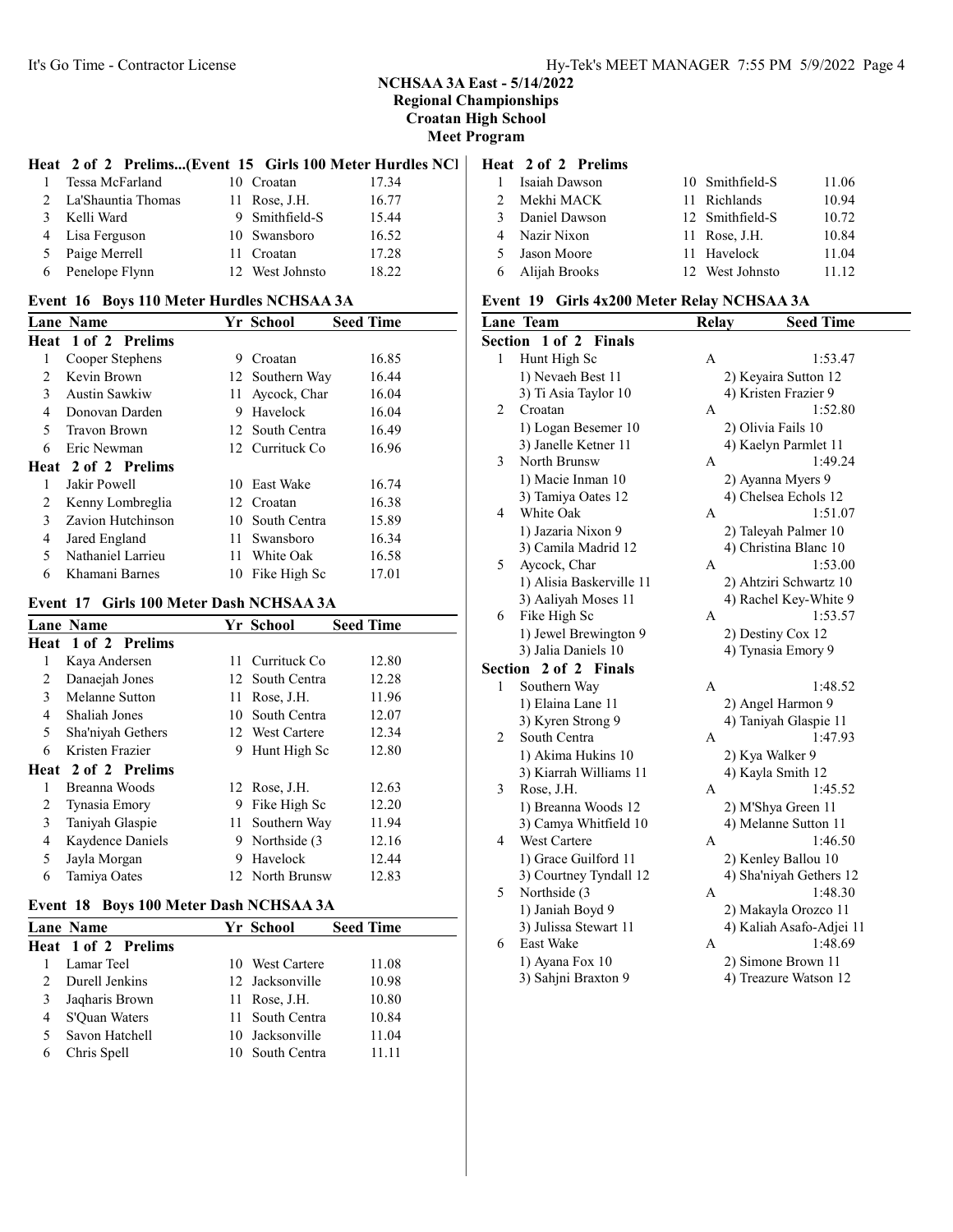# Event 20 Boys 4x200 Meter Relay NCHSAA 3A

|                | Lane Team                    | <b>Relay</b> | <b>Seed Time</b>              |
|----------------|------------------------------|--------------|-------------------------------|
|                | Section 1 of 2 Finals        |              |                               |
| 1              | Hunt High Sc                 | A            | 1:34.55                       |
|                | 1) Zymeal Clay 11            |              | 2) Brandon Batts 9            |
|                | 3) Matthew Jackson, Jr. 10   |              | 4) Marcell Polk 11            |
| 2              | South Centra                 | А            | 1:33.87                       |
|                | 1) Boston Vines 11           |              | 2) Darryl Thomas III 10       |
|                | 3) Jalen Corey 12            |              | 4) Daniel McNair 11           |
| 3              | West Cartere                 | А            | 1:33.00                       |
|                | 1) Hunter Guthrie 11         |              | 2) Andrew Chaanine 12         |
|                | 3) Peyton Wheeler 9          |              | 4) Dylan Mcbride 11           |
| 4              | Currituck Co                 | A            | 1:33.12                       |
|                | 1) Edmond Bailey 10          |              | 2) Angel Castanon 12          |
|                | 3) Damon Duke 10             |              | 4) Ja'zion Ferebee 12         |
| 5              | North Brunsw                 | A            | 1:34.10                       |
|                | 1) RJ Green 12               |              | 2) Fabian Mendoza 11          |
|                | 3) Jayden Armstrong 11       |              | 4) Ahmaree Smith 11           |
| 6              | Northside (3                 | A            | 1:34.70                       |
|                | 1) Rashaun Brown 11          |              | 2) Eric Howell 12             |
|                | 3) Jordan Johnson 11         |              | 4) Michael Tate 11            |
| Section        | 2 of 2 Finals                |              |                               |
| 1              | Aycock, Char                 | A            | 1:32.01                       |
|                | 1) Alden Headley 10          |              | 2) Trakel Howard 9            |
|                | 3) Kiare Sewell 10           |              | 4) Johnathan (Quinn) Acree 12 |
| $\overline{2}$ | East Wake                    | A            | 1:31.18                       |
|                | 1) Nicholas Vick 11          |              | 2) Courtney Yarbourgh 12      |
|                | 3) James Richardson 12       |              | 4) Josiyah Woods 12           |
| 3              | Rose, J.H.                   | A            | 1:29.56                       |
|                | 1) Emarion McIntyre-Battle 9 |              | 2) Jaqharis Brown 11          |
|                | 3) Sommy Okwosha 12          |              | 4) Nazir Nixon 11             |
| 4              | Havelock                     | A            | 1:30.44                       |
|                | 1) KeAnthony Chambers 12     |              | 2) Jason Moore 11             |
|                | 3) Jonathan Jones 12         |              | 4) Shyheem Taylor-Austin 12   |
| 5              | Smithfield-S                 | A            | 1:31.73                       |
|                | 1) Isaiah Dawson 10          |              | 2) Trevion Outen 12           |
|                | 3) Dwight Nesbitt 9          |              | 4) Daniel Dawson 12           |
| 6              | West Johnsto                 | A            | 1:32.71                       |
|                | 1) Alijah Brooks 12          |              | 2) Markeis Smith 10           |
|                | 3) Etienne Prophete 11       |              | 4) Cameron Snead 12           |
|                |                              |              |                               |

# Event 21 Girls 1600 Meter Run NCHSAA 3A

|    | Lane Name             |   | Yr School       | <b>Seed Time</b> |
|----|-----------------------|---|-----------------|------------------|
|    | Section 1 of 1 Finals |   |                 |                  |
|    | Caroline Hamrick      |   | 12 West Johnsto | 5:15.18          |
| 2  | Rachel Kemp           |   | 12 North Brunsw | 5:18.08          |
| 3  | Ellie Harrington      |   | 10 South Brunsw | 5:31.25          |
| 4  | <b>Tatum Dermatas</b> |   | 11 First Flight | 5:33.57          |
| 5  | Madison Hilliard      |   | 12 Jacksonville | 5:40.00          |
| 6  | Delaney Horton        |   | 9 Swansboro     | 5:40.20          |
| 7  | Maisy Woodmansee      |   | 10 Rose, J.H.   | 5:44.82          |
| 8  | Christie Doucette     | 9 | Dixon           | 5:45.00          |
| 9  | Madison Quinn         |   | 12 South Centra | 5:48.73          |
| 10 | Kati Giangreco        |   | 10 West Johnsto | 5:55.65          |
| 11 | Sara Windsor          |   | 12 West Cartere | 5:57.31          |
| 12 | Kayla Hunt            |   | Croatan         | 6:04.00          |

# Event 22 Boys 1600 Meter Run NCHSAA 3A

| <b>Lane Name</b>      |    |         | <b>Seed Time</b>                                                                                                                                                                                        |
|-----------------------|----|---------|---------------------------------------------------------------------------------------------------------------------------------------------------------------------------------------------------------|
| Section 1 of 1 Finals |    |         |                                                                                                                                                                                                         |
| Cooper Kleckner       |    |         | 4:15.01                                                                                                                                                                                                 |
| Elliott Kleckner      |    |         | 4:18.36                                                                                                                                                                                                 |
| Colten Rodriguez      |    |         | 4:26.71                                                                                                                                                                                                 |
| Josh Hendren          |    |         | 4:29.85                                                                                                                                                                                                 |
| Warner Campbell       |    |         | 4:32.72                                                                                                                                                                                                 |
| Matthew Riggs         |    |         | 4:33.32                                                                                                                                                                                                 |
| Lance Surles          |    |         | 4:39.20                                                                                                                                                                                                 |
| Gavin Jessup          |    |         | 4:44.60                                                                                                                                                                                                 |
| Devon Coughlin        |    |         | 4:49.80                                                                                                                                                                                                 |
| Noah Guerrero         | 9  | Croatan | 4:50.69                                                                                                                                                                                                 |
| <b>Tyrese Cone</b>    | 10 | Croatan | 4:52.00                                                                                                                                                                                                 |
| Henry Smith           | 11 |         | 4:54.97                                                                                                                                                                                                 |
|                       |    |         | <b>Yr School</b><br>12 South Centra<br>12 South Centra<br>12 Croatan<br>12 West Johnsto<br>12 First Flight<br>12 South Centra<br>11 West Johnsto<br>11 Currituck Co.<br>12 First Flight<br>West Brunswi |

# Event 23 Girls 4x100 Meter Relay NCHSAA 3A

|   | Lane Team               | Relay | <b>Seed Time</b>         |
|---|-------------------------|-------|--------------------------|
|   | Section 1 of 2 Finals   |       |                          |
| 1 | White Oak               | A     | 52.94                    |
|   |                         |       |                          |
|   | 1) Christina Blanc 10   |       | 2) Taleyah Palmer 10     |
|   | 3) Jazaria Nixon 9      |       | 4) Annabella Rivers 11   |
| 2 | Fike High Sc            | А     | 52.26                    |
|   | 1) Tynasia Emory 9      |       | 2) Destiny Cox 12        |
|   | 3) Keona Howard 11      |       | 4) Jalia Daniels 10      |
| 3 | Havelock                | A     | 51.74                    |
|   | 1) Timayah Brown 9      |       | 2) Andria Krupey 9       |
|   | 3) Hurd Shania 10       |       | 4) Jayla Morgan 9        |
| 4 | Hunt High Sc            | А     | 52.19                    |
|   | 1) Nevaeh Best 11       |       | 2) Keyaira Sutton 12     |
|   | 3) Ti Asia Taylor 10    |       | 4) Kristen Frazier 9     |
| 5 | <b>East Wake</b>        | A     | 52.63                    |
|   | 1) Alani Butler 10      |       | 2) Sahjni Braxton 9      |
|   | 3) Zakiyah Miles 12     |       | 4) Iyana Coats 9         |
| 6 | Smithfield-S            | А     | 53.14                    |
|   | 1) Kelli Ward 9         |       | 2) Ne'Tecier Williams 12 |
|   | 3) Alyssa Richardson 11 |       | 4) Josalyn McKoy 10      |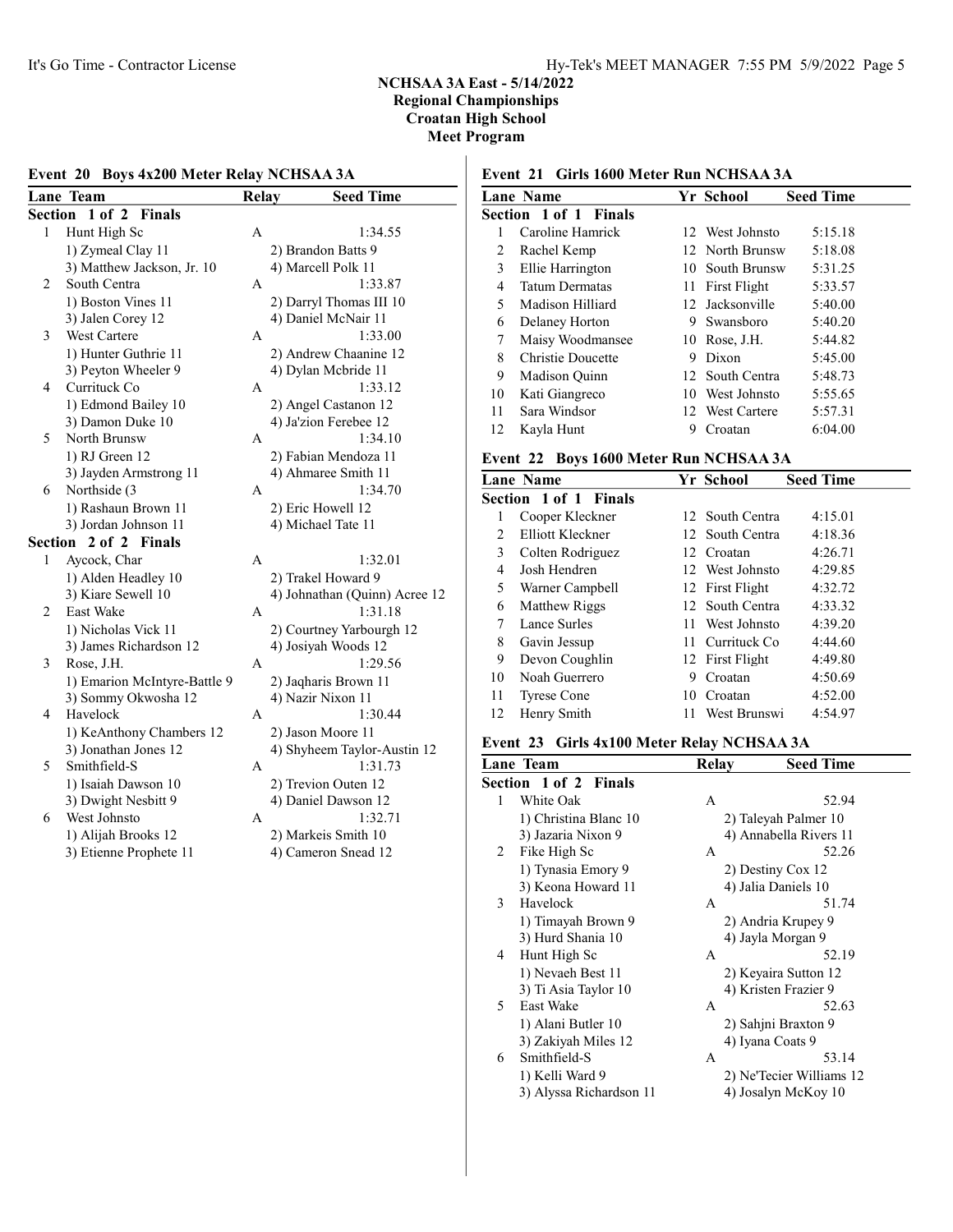# Section 2 of 2 Finals...(Event 23 Girls  $4x100$  Meter Relay NC

| 1              | North Brunsw             | A            | 51.26                    |
|----------------|--------------------------|--------------|--------------------------|
|                | 1) Macie Inman 10        |              | 2) Ayanna Myers 9        |
|                | 3) Tamiya Oates 12       |              | 4) Chelsea Echols 12     |
| $\mathfrak{D}$ | Rose, J.H.               | $\mathsf{A}$ | 50.09                    |
|                | 1) Breanna Woods 12      |              | 2) M'Shya Green 11       |
|                | 3) Melanne Sutton 11     |              | 4) La'Shauntia Thomas 11 |
| 3              | Northside (3)            | A            | 47.01                    |
|                | 1) Kaliah Asafo-Adjei 11 |              | 2) Janiah Boyd 9         |
|                | 3) Julissa Stewart 11    |              | 4) Kaydence Daniels 9    |
| 4              | South Centra             | A            | 49.95                    |
|                | 1) Danaejah Jones 12     |              | 2) Jahmya Hargrove 10    |
|                | 3) Kiarrah Williams 11   |              | 4) Shaliah Jones 10      |
| 5              | <b>West Cartere</b>      | A            | 51.04                    |
|                | 1) Kendyll Preston 10    |              | 2) Hubbard Stack 9       |
|                | 3) Kaelyn Mangrum 11     |              | 4) Sha'niyah Gethers 12  |
| 6              | Southern Way             | A            | 51.64                    |
|                | 1) Elaina Lane 11        |              | 2) Angel Harmon 9        |
|                | 3) Kyren Strong 9        |              | 4) Taniyah Glaspie 11    |

## Event 24 Boys 4x100 Meter Relay NCHSAA 3A

|   | Lane Team             | Relav | <b>Seed Time</b>         |
|---|-----------------------|-------|--------------------------|
|   | Section 1 of 2 Finals |       |                          |
| 1 | North Brunsw          | A     | 44.78                    |
|   | 1) Eric Mosely 10     |       | 2) Jayden Armstrong 11   |
|   | 3) Tarron Green 10    |       | 4) Ahmaree Smith 11      |
| 2 | Fike High Sc          | A     | 44.44                    |
|   | 1) Demari Daniels 12  |       | 2) Khalil Eaves 10       |
|   | 3) Xzavier Woodard 12 |       | 4) JahNille Jones 11     |
| 3 | Northside (3)         | A     | 44.04                    |
|   | 1) William Johnson 10 |       | 2) Dennis Mingledoff 12  |
|   | 3) Rashaun Brown 11   |       | 4) Michael Tate 11       |
| 4 | White Oak             | A     | 44.34                    |
|   | 1) Jazavian Bell 12   |       | 2) Sidney Lee 12         |
|   | 3) Aleni Mageo 11     |       | 4) Amir Sanders 12       |
| 5 | Currituck Co          | A     | 44.62                    |
|   | 1) Angel Castanon 12  |       | 2) Edmond Bailey 10      |
|   | 3) Damon Duke 10      |       | 4) Ja'zion Ferebee 12    |
| 6 | Swansboro             | A     | 45.14                    |
|   | 1) Ben Sherman 10     |       | 2) Tayshawn Thompkins 11 |
|   | 3) Amare Caines 10    |       | 4) Jack Lees 10          |

# Section 2 of 2 Finals

| 1  | Smithfield-S           | A | 43.84                        |
|----|------------------------|---|------------------------------|
|    | 1) Daniel Dawson 12    |   | 2) Isaiah Dawson 10          |
|    | 3) Michael Thompson 11 |   | 4) Trevion Outen 12          |
| 2  | Havelock               | A | 43.66                        |
|    | 1) Ethan Rieff 12      |   | 2) Jason Moore 11            |
|    | 3) Jonathan Jones 12   |   | 4) Raymond Yanez 12          |
| 3  | Rose, J.H.             | A | 43.14                        |
|    | 1) Jaqharis Brown 11   |   | 2) Kenderius Geddis 11       |
|    | 3) Nazir Nixon 11      |   | 4) Emarion McIntyre-Battle 9 |
| 4  | <b>West Cartere</b>    | A | 43.49                        |
|    | 1) Spencer Maxwell 12  |   | 2) Lamar Teel 10             |
|    | 3) Javaris Miller 12   |   | 4) Jamarion Montford 12      |
| 5. | South Centra           | A | 43.75                        |
|    | 1) Boston Vines 11     |   | 2) Chris Spell 10            |
|    | 3) Tayjuan Brunson 9   |   | 4) S'Ouan Waters 11          |
| 6  | Aycock, Char           | A | 43.84                        |
|    | 1) Kiare Sewell 10     |   | 2) Alden Headley 10          |
|    | 3) Antwain Grantham 9  |   | 4) Trakel Howard 9           |

## Event 25 Girls 400 Meter Dash NCHSAA 3A

|   | <b>Lane Name</b>      |     | Yr School        | <b>Seed Time</b> |
|---|-----------------------|-----|------------------|------------------|
|   | Section 1 of 2 Finals |     |                  |                  |
| 1 | Robyn Ford            |     | 10 Jacksonville  | 1:04.75          |
| 2 | Kya Walker            | 9.  | South Centra     | 1:04.26          |
| 3 | Camila Madrid         |     | 12 White Oak     | 1:03.97          |
| 4 | Ella Grace Moffitt    |     | 10 South Brunsw  | 1:04.08          |
| 5 | Isabella Mennella     |     | 10 West Cartere  | 1:04.64          |
| 6 | Makayla Orozco        |     | 11 Northside (3) | 1:04.84          |
|   | Section 2 of 2 Finals |     |                  |                  |
| 1 | Treazure Watson       |     | 12 East Wake     | 1:02.13          |
| 2 | Alyssia Trigleth      | 11. | Croatan          | 1:00.44          |
| 3 | Grace Guilford        | 11. | West Cartere     | 59.14            |
| 4 | Kayla Smith           |     | 12 South Centra  | 1:00.25          |
| 5 | Kenley Ballou         |     | 10 West Cartere  | 1:01.84          |
| 6 | Emily Baldeosingh     |     | Havelock         | 1:02.62          |

## Event 26 Boys 400 Meter Dash NCHSAA 3A

|   | <b>Lane Name</b>        |     | Yr School           | <b>Seed Time</b> |
|---|-------------------------|-----|---------------------|------------------|
|   | Section 1 of 2 Finals   |     |                     |                  |
|   | Fabian Mendoza          |     | 11 North Brunsw     | 53.04            |
| 2 | Dayzhaun Gooding-Willia | 11  | Jacksonville        | 52.78            |
| 3 | Brayden Stephens        |     | 11 Croatan          | 52.13            |
| 4 | <b>Trevor Martin</b>    | 10. | Swansboro           | 52.40            |
| 5 | Michael Sweeney         |     | 10 Currituck Co     | 52.82            |
| 6 | Keenan Mintz            |     | 10 White Oak        | 53.14            |
|   | Section 2 of 2 Finals   |     |                     |                  |
|   | Daniel McNair           | 11. | South Centra        | 51.53            |
| 2 | Shyheem Taylor-Austin   |     | 12 Havelock         | 50.63            |
| 3 | Luke Nicolajsen         |     | 10 Croatan          | 50.44            |
| 4 | Peyton Wheeler          | 9   | <b>West Cartere</b> | 50.54            |
| 5 | Matthew Quispe          | 10  | Croatan             | 50.94            |
| 6 | Hunter Guthrie          | 11  | West Cartere        | 51.74            |
|   |                         |     |                     |                  |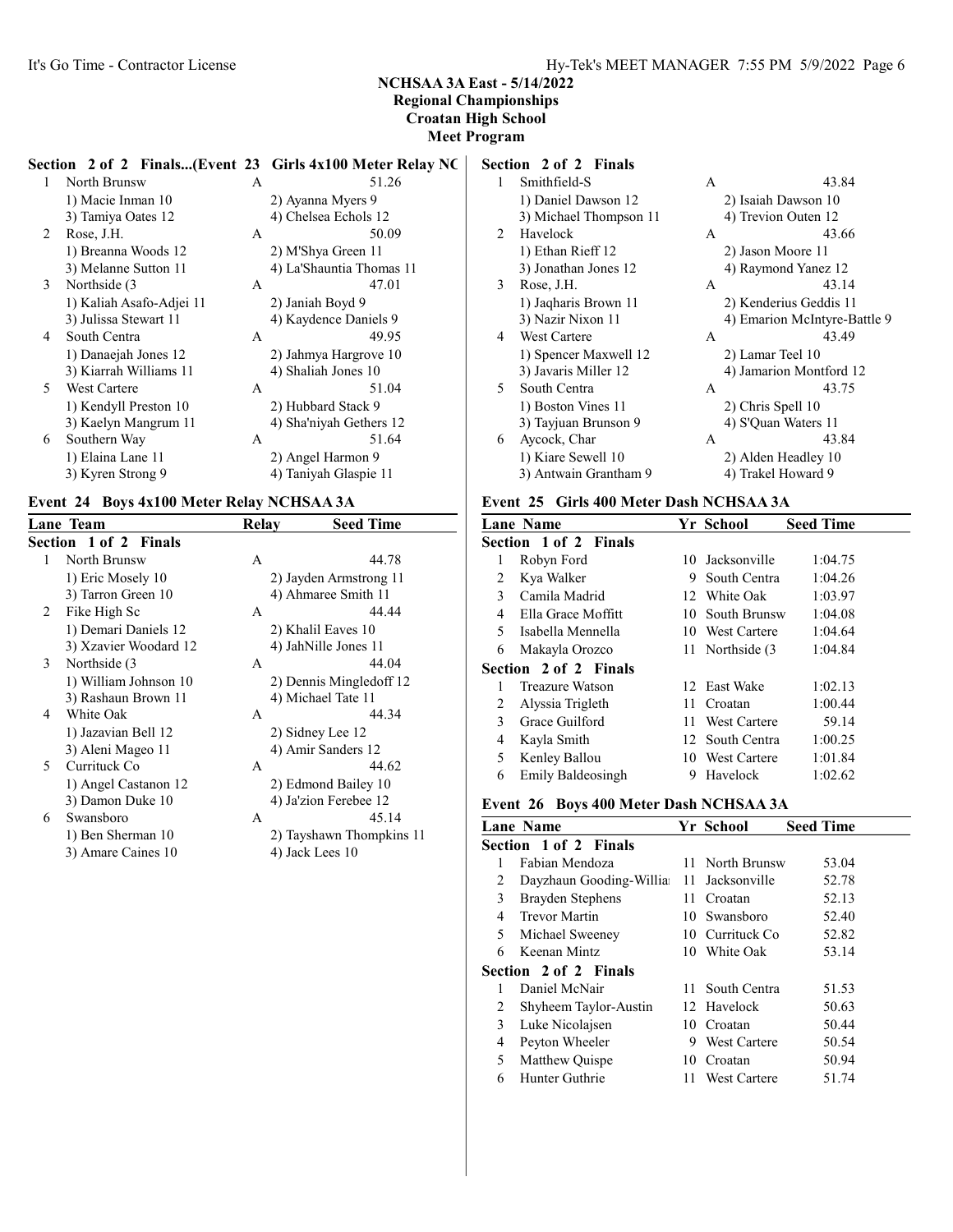## Event 27 Girls 300 Meter Hurdles NCHSAA 3A

|                | Lane Name             |    | Yr School           | <b>Seed Time</b> |
|----------------|-----------------------|----|---------------------|------------------|
|                | Section 1 of 2 Finals |    |                     |                  |
| 1              | Saoirse Runne         | 9  | Havelock            | 51.34            |
| 2              | Angelica Steffy       | 11 | Croatan             | 50.83            |
| 3              | Tessa McFarland       | 10 | Croatan             | 50.34            |
| 4              | Camya Whitfield       |    | 10 Rose, J.H.       | 50.55            |
| 5              | MaCaela Claxton       |    | 9 Northside (3)     | 51.10            |
| 6              | Skylar Stack          | 10 | White Oak           | 51.34            |
|                | Section 2 of 2 Finals |    |                     |                  |
| 1              | <b>Tyler Collins</b>  | 10 | <b>West Cartere</b> | 50.24            |
| $\mathfrak{D}$ | Katie M Wilson        | 11 | Rose, J.H.          | 49.85            |
| 3              | Kelli Ward            | 9  | Smithfield-S        | 49.28            |
| 4              | Kaeli Brown           | 9  | Northside (3)       | 49.66            |
| 5              | Hubbard Stack         | 9  | West Cartere        | 50.14            |
| 6              | M'Shya Green          | 11 | Rose, J.H.          | 50.24            |

## Event 28 Boys 300 Meter Hurdles NCHSAA 3A

|    | Lane Name             |     | Yr School       | <b>Seed Time</b> |
|----|-----------------------|-----|-----------------|------------------|
|    | Section 1 of 2 Finals |     |                 |                  |
| 1  | Eric Newman           |     | 12 Currituck Co | 43.54            |
| 2  | Kenderius Geddis      | 11  | Rose, J.H.      | 43.24            |
| 3  | Kevin Brown           |     | 12 Southern Way | 42.84            |
| 4  | Donovan Darden        | 9   | Havelock        | 43.20            |
| 5. | Austin Sawkiw         | 11. | Aycock, Char    | 43.34            |
| 6  | Jared England         | 11. | Swansboro       | 44.14            |
|    | Section 2 of 2 Finals |     |                 |                  |
| 1  | Travon Brown          |     | 12 South Centra | 42.40            |
| 2  | Sommy Okwosha         |     | 12 Rose, J.H.   | 41.26            |
| 3  | Nathaniel Larrieu     | 11  | White Oak       | 39.14            |
| 4  | Kenny Lombreglia      |     | 12 Croatan      | 41.14            |
| 5  | Cooper Stephens       | 9   | Croatan         | 41.62            |
| 6  | Lamareon Mason        | 11  | South Brunsw    | 42.60            |

# Event 29 Girls 800 Meter Run NCHSAA 3A

|    | <b>Lane Name</b>      |     | Yr School           | <b>Seed Time</b> |
|----|-----------------------|-----|---------------------|------------------|
|    | Section 1 of 1 Finals |     |                     |                  |
| 1  | Grace Guilford        | 11. | West Cartere        | 2:25.88          |
| 2  | Courtney Tyndall      |     | 12 West Cartere     | 2:28.00          |
| 3  | Caroline Hamrick      |     | 12. West Johnsto    | 2:32.00          |
| 4  | <b>Tatum Dermatas</b> |     | 11 First Flight     | 2:33.60          |
| 5  | Ryan Germain          | 10. | <b>West Cartere</b> | 2:34.20          |
| 6  | Madison Quinn         |     | 12 South Centra     | 2:34.26          |
| 7  | Janelle Ketner        | 11. | Croatan             | 2:34.95          |
| 8  | Delaney Horton        | 9   | Swansboro           | 2:36.60          |
| 9  | Ni'Yana Williams      | 11. | South Centra        | 2:37.05          |
| 10 | Natalie Baldwin       |     | 12 South Centra     | 2:37.27          |
| 11 | Saline Kulas          | 10  | Rose, J.H.          | 2:37.60          |
| 12 | Kati Giangreco        | 10  | West Johnsto        | 2:44.00          |
|    |                       |     |                     |                  |

# Event 30 Boys 800 Meter Run NCHSAA 3A

|    | Lane Name             |     | Yr School        | <b>Seed Time</b> |
|----|-----------------------|-----|------------------|------------------|
|    | Section 1 of 1 Finals |     |                  |                  |
| 1  | Mario Delgado         |     | 12. South Centra | 1:57.85          |
| 2  | Warner Campbell       |     | 12 First Flight  | 1:59.20          |
| 3  | Alex Topoly           |     | 12 Smithfield-S  | 2:01.14          |
| 4  | Tristen Alvis         |     | 12 Swansboro     | 2:02.00          |
| 5  | Matthew Riggs         |     | 12 South Centra  | 2:03.39          |
| 6  | Riley Lenz            |     | 12 Currituck Co  | 2:03.67          |
| 7  | James Wallace         | 11  | Croatan          | 2:04.33          |
| 8  | Bryson Green          |     | 12 Currituck Co  | 2:04.75          |
| 9  | Devon Coughlin        |     | 12 First Flight  | 2:07.90          |
| 10 | Sean Manning          | 12. | Croatan          | 2:07.94          |
| 11 | Justin Wax            | 10  | Croatan          | 2:08.00          |
| 12 | Matthew Stoudt        |     | 12 Aycock, Char  | 2:10.00          |

# Event 31 Girls 200 Meter Dash NCHSAA 3A

|   | <b>Lane Name</b>       |     | Yr School        | <b>Seed Time</b> |
|---|------------------------|-----|------------------|------------------|
|   | Section 1 of 2 Finals  |     |                  |                  |
| 1 | Kiarrah Williams       | 11. | South Centra     | 26.60            |
| 2 | <b>Treazure Watson</b> |     | 12 East Wake     | 26.58            |
| 3 | Kayla Smith            |     | 12 South Centra  | 26.20            |
| 4 | Kaydence Daniels       | 9.  | Northside (3)    | 26.50            |
| 5 | Kendyll Preston        |     | 10 West Cartere  | 26.60            |
| 6 | Chelsea Echols         |     | 12 North Brunsw  | 26.75            |
|   | Section 2 of 2 Finals  |     |                  |                  |
| 1 | Sha'niyah Gethers      |     | 12 West Cartere  | 25.70            |
| 2 | Taniyah Glaspie        | 11. | Southern Way     | 25.44            |
| 3 | Shaliah Jones          | 10. | South Centra     | 25.37            |
| 4 | Kaliah Asafo-Adjei     |     | 11 Northside (3) | 25.40            |
| 5 | Melanne Sutton         | 11  | Rose, J.H.       | 25.64            |
| 6 | Alyssia Trigleth       | 11  | Croatan          | 26.01            |

## Event 32 Boys 200 Meter Dash NCHSAA 3A

|                | <b>Lane Name</b>               |   | Yr School        | <b>Seed Time</b> |
|----------------|--------------------------------|---|------------------|------------------|
|                | Section 1 of 2 Finals          |   |                  |                  |
| 1              | Kiare Sewell                   |   | 10 Aycock, Char  | 22.64            |
| 2              | Kevonte Speight                |   | 12 Richlands     | 22.53            |
| 3              | Jaqharis Brown                 |   | 11 Rose, J.H.    | 22.34            |
| 4              | Spencer Maxwell                |   | 12 West Cartere  | 22.49            |
| 5.             | Daniel Dawson                  |   | 12 Smithfield-S  | 22.54            |
| 6              | Josiyah Woods                  |   | 12 East Wake     | 22.64            |
|                | Section 2 of 2 Finals          |   |                  |                  |
| 1              | Raymond Yanez                  |   | 12 Havelock      | 22.34            |
| $\mathfrak{D}$ | Nazir Nixon                    |   | 11 Rose, J.H.    | 22.14            |
| 3              | <b>Emarion McIntyre-Battle</b> | 9 | Rose, J.H.       | 21.78            |
| 4              | KeAnthony Chambers             |   | 12 Havelock      | 21.96            |
| 5              | Michael Tate                   |   | 11 Northside (3) | 22.24            |
| 6              | Jason Moore                    |   | 11 Havelock      | 22.34            |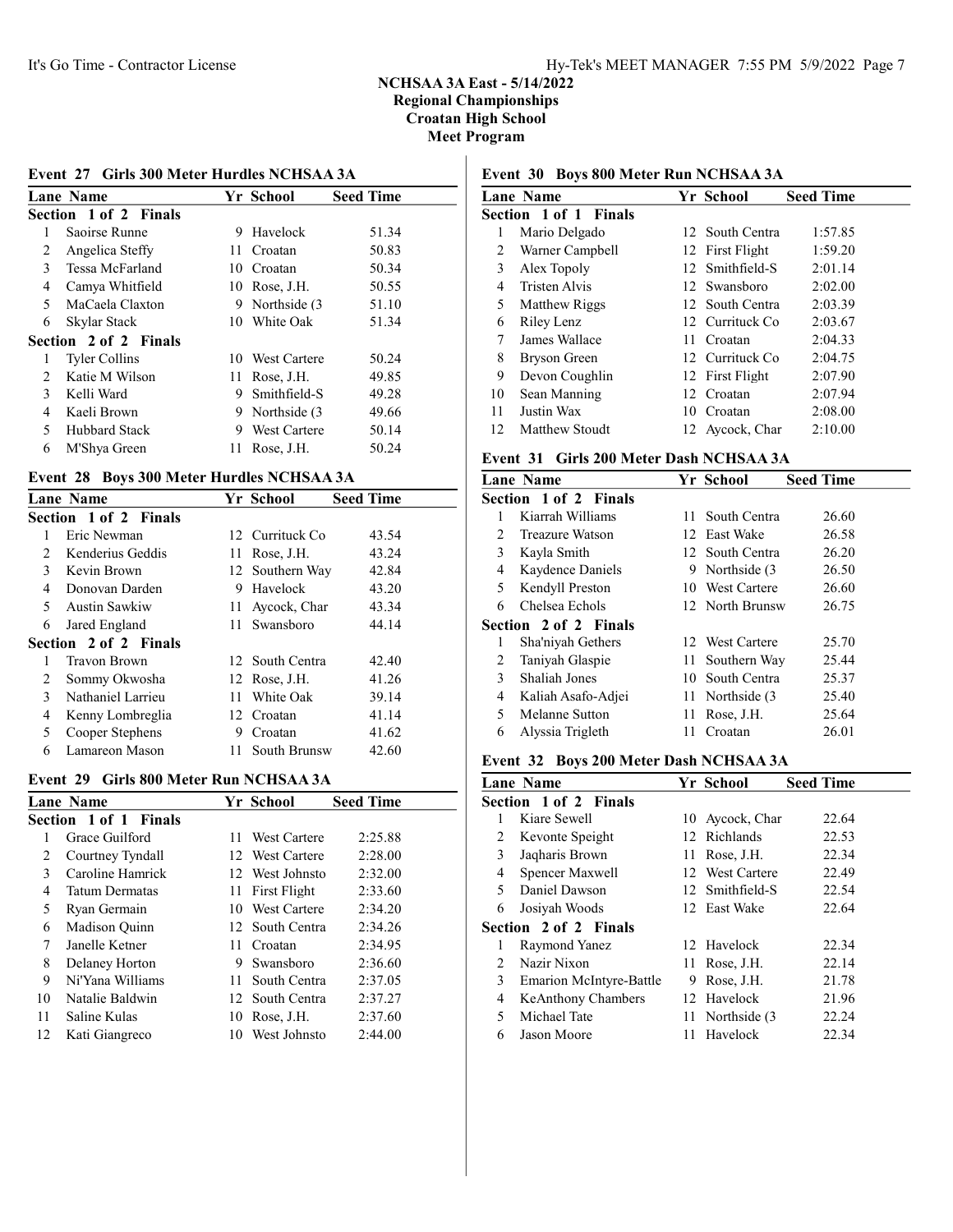#### Event 33 Girls 3200 Meter Run NCHSAA 3A

|    | <b>Lane Name</b>      |    | Yr School       | <b>Seed Time</b> |
|----|-----------------------|----|-----------------|------------------|
|    | Section 1 of 1 Finals |    |                 |                  |
| 1  | Rachel Kemp           |    | 12 North Brunsw | 11:33.60         |
| 2  | Ellie Harrington      |    | 10 South Brunsw | 12:11.08         |
| 3  | Madison Hilliard      |    | 12 Jacksonville | 12:18.20         |
| 4  | Christie Doucette     | 9  | Dixon           | 12:46.00         |
| 5  | Caroline Hamrick      |    | 12 West Johnsto | 12:55.00         |
| 6  | Kylee Dinterman       | 9  | Currituck Co    | 12:57.00         |
|    | Kayla Hunt            | 9  | Croatan         | 13:14.69         |
| 8  | Ayla Zales            | 10 | Croatan         | 13:19.59         |
| 9  | Madison Quinn         |    | 12 South Centra | 13:21.33         |
| 10 | Sara Windsor          |    | 12 West Cartere | 13:21.65         |
| 11 | <b>Bella Counts</b>   |    | 12 West Cartere | 13:37.00         |
| 12 | Maisy Woodmansee      | 10 | Rose, J.H.      | 13:39.81         |

# Event 34 Boys 3200 Meter Run NCHSAA 3A

|    | <b>Lane Name</b>      |    | <b>Yr School</b>    | <b>Seed Time</b> |
|----|-----------------------|----|---------------------|------------------|
|    | Section 1 of 1 Finals |    |                     |                  |
|    | Elliott Kleckner      |    | 12 South Centra     | 9:15.55          |
| 2  | Cooper Kleckner       |    | 12 South Centra     | 9:21.18          |
| 3  | Josh Hendren          |    | 12 West Johnsto     | 9:35.12          |
| 4  | Colten Rodriguez      |    | 12 Croatan          | 9:45.73          |
| 5  | Lance Surles          |    | 11 West Johnsto     | 9:53.88          |
| 6  | Henry Smith           |    | 11 West Brunswi     | 10:01.90         |
| 7  | Cesar Brawner         |    | 11 Swansboro        | 10:08.00         |
| 8  | <b>Anderson Metty</b> |    | 10 North Brunsw     | 10:31.00         |
| 9  | <b>Tyrese Cone</b>    | 10 | Croatan             | 10:42.00         |
| 10 | Chance McCubbin       | 9  | <b>West Cartere</b> | 10:47.45         |
| 11 | Jacob Harms           |    | 10 North Brunsw     | 10:55.00         |
| 12 | Griffin Brantlev      |    | 12 South Centra     | 10:55.00         |

## Event 35 Girls 4x400 Meter Relay NCHSAA 3A

| <b>Seed Time</b>        |
|-------------------------|
|                         |
| 4:38.10                 |
| 2) Natalya Amos 11      |
| 4) Kendall Carlucci 10  |
| 4:31.04                 |
| 2) Saline Kulas 10      |
| 4) Sopu Okwosha 12      |
| 4:25.40                 |
| 2) Jala King 12         |
| 4) Treazure Watson 12   |
| 4:30.43                 |
| 2) Ashley Reinke 12     |
| 4) Riley Parker 10      |
| 4:38.00                 |
| 2) Cydney Lowe 12       |
| 4) Madison Hilliard 12  |
| 4:42.00                 |
| 2) Mia Glaspie-Leach 11 |
| 4) Elaina Lane 11       |
|                         |

# Section 2 of 2 Finals

| $\mathbf{1}$ | Havelock               | A | 4:23.89                |
|--------------|------------------------|---|------------------------|
|              | 1) Emily Baldeosingh 9 |   | 2) Andria Krupey 9     |
|              | 3) Julia Phelan 10     |   | 4) Timayah Brown 9     |
| 2            | Northside (3)          | A | 4:22.31                |
|              | 1) Chayse Brown 11     |   | 2) Hannah Bryant 11    |
|              | 3) Julissa Stewart 11  |   | 4) Makayla Orozco 11   |
| 3            | <b>West Cartere</b>    | A | 4:10.30                |
|              | 1) Tyler Collins 10    |   | 2) Courtney Tyndall 12 |
|              | 3) Kenley Ballou 10    |   | 4) Grace Guilford 11   |
| 4            | Croatan                | A | 4:16.00                |
|              | 1) Ginger Hayden 11    |   | 2) Janelle Ketner 11   |
|              | 3) Cameran Ladd 10     |   | 4) Alyssia Trigleth 11 |
| 5.           | South Centra           | A | 4:23.58                |
|              | 1) Natalie Baldwin 12  |   | 2) Kya Walker 9        |
|              | 3) Kayla Smith 12      |   | 4) Shaliah Jones 10    |
| 6            | White Oak              | A | 4:24.61                |
|              | 1) Camila Madrid 12    |   | 2) Skylar Stack 10     |
|              | 3) Olivia Pokora 11    |   | 4) Annabella Rivers 11 |

## Event 36 Boys 4x400 Meter Relay NCHSAA 3A

|                | Lane Team                    | Relay | <b>Seed Time</b>         |  |
|----------------|------------------------------|-------|--------------------------|--|
|                | <b>Section 1 of 2 Finals</b> |       |                          |  |
| 1              | <b>East Wake</b>             | A     | 3:43.37                  |  |
|                | 1) Emory Etim 12             |       | 2) Nicholas Vick 11      |  |
|                | 3) Malik Harris 12           |       | 4) Josiyah Woods 12      |  |
| $\mathfrak{D}$ | First Flight                 | А     | 3:43.00                  |  |
|                | 1) Ryan Reynolds 12          |       | 2) Judah Lacroix 10      |  |
|                | 3) Aiden Pipken 12           |       | 4) Warner Campbell 12    |  |
| 3              | White Oak                    | A     | 3:39.60                  |  |
|                | 1) Yomar Cruz Rivera 9       |       | 2) Keenan Mintz 10       |  |
|                | 3) Jalen Silapeth 12         |       | 4) Nathaniel Larrieu 11  |  |
| 4              | Richlands                    | A     | 3:43.00                  |  |
|                | 1) Dashawn Hooker 11         |       | 2) Mekhi MACK 11         |  |
|                | 3) Caleb Mason 11            |       | 4) Kevonte Speight 12    |  |
| 5              | North Brunsw                 | A     | 3:43.26                  |  |
|                | 1) RJ Green 12               |       | 2) Avery Brigman 11      |  |
|                | 3) Nu'Juan Wagner 12         |       | 4) Fabian Mendoza 11     |  |
| 6              | Northside (3)                | A     | 3:43.69                  |  |
|                | 1) Rashaun Brown 11          |       | 2) Justin Christopher 12 |  |
|                | 3) Emanuel Jefferson 12      |       | 4) Jordan Johnson 11     |  |
|                |                              |       |                          |  |